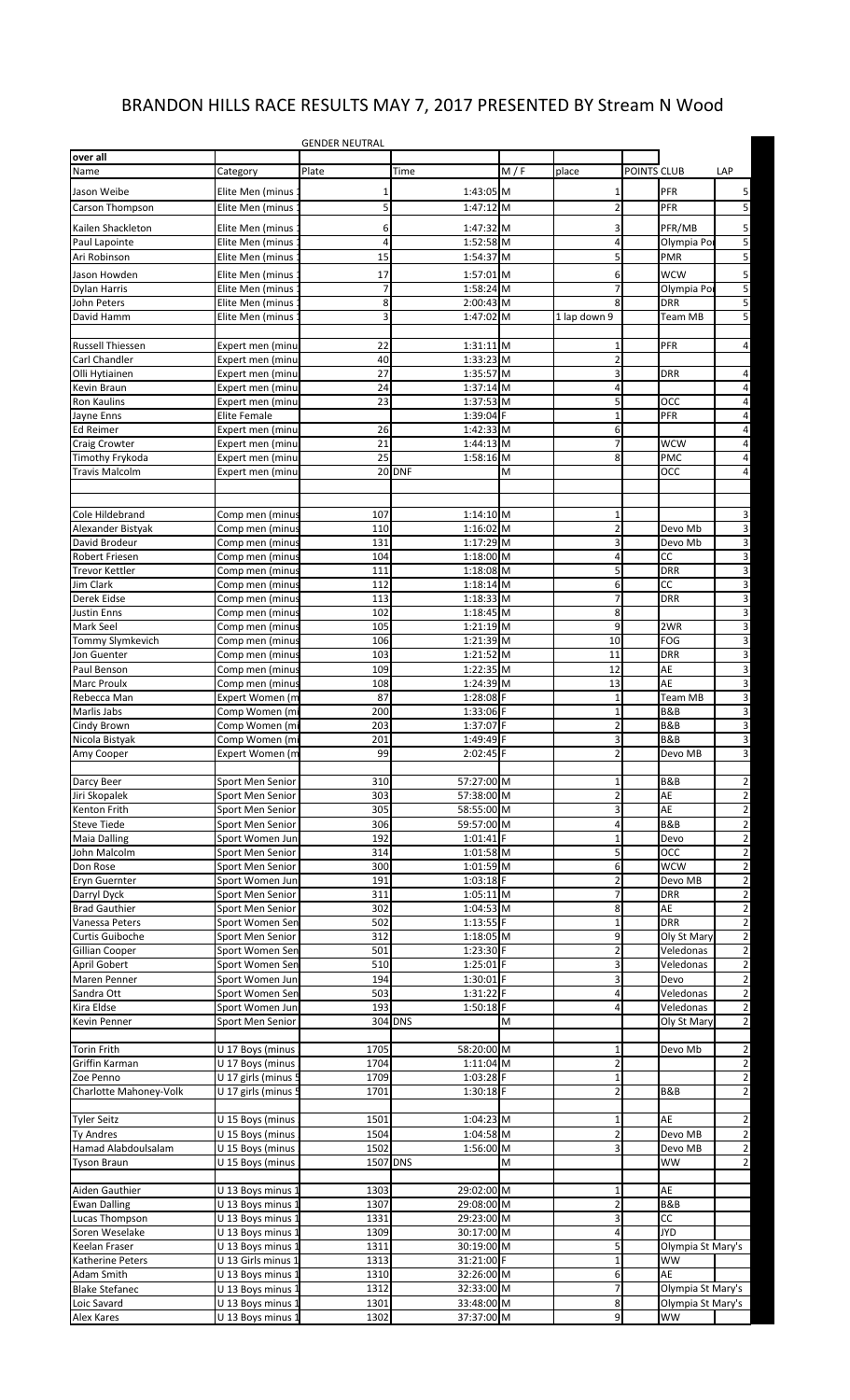| Jackson Cusson              | U 13 Boys minus 1  | 1300 | 40:46:00 M | 10 | Olympia St Mary's    |                     |
|-----------------------------|--------------------|------|------------|----|----------------------|---------------------|
| Rowan Frith (DOWN 1 LAP)    | U 13 Girls minus 1 | 1305 | 30:33:00 F |    | <b>B&amp;B</b>       |                     |
|                             |                    |      |            |    |                      |                     |
| Aimee Gauthier              | U 11 Girls         | 1114 | 31:25:00 F |    | AE                   |                     |
| <b>Rainer Peters</b>        | U 11 Boys (minus   | 1110 | 31:49:00 M |    | <b>WW</b>            |                     |
| Caden Crowter               | U 11 Boys (minus   | 1100 | 32:17:00 M |    | <b>WCW</b>           |                     |
| <b>Tylie Fraser</b>         | U 11 Girls         | 1112 | 33:32:00 F |    | Olympia St Mary's    |                     |
| <b>Whitley Stefanec</b>     | U 11 Girls         | 1109 | 39:03:00 F |    | Olympia St Mary's    |                     |
| <b>Hudson Cusson</b>        | U 11 Boys (minus   | 1101 | 40:19:00 M |    | <b>OLY ST MARRYS</b> |                     |
| Mischa Frykoda              | U 11 Girls         | 1128 | 41:35:00 F |    | <b>PMC</b>           |                     |
| Mason Gillis (1 lap down)   | U 11 Boys (minus   | 1108 | 30:40:00 M |    |                      | South Interlake KON |
|                             |                    |      |            |    |                      |                     |
| Adam Archbutt               | U 9 Boys (minus 2  | 907  | 16:08 M    |    | PMC                  |                     |
| Matyas Kares                | U 9 Boys (minus 2  | 902  | 16:37 M    |    | <b>WW</b>            |                     |
| Vaugh McLeod                | U 9 Boys (minus 2  | 905  | 18:50 M    |    | SW                   |                     |
| Lev Frykoda                 | U 9 Boys (minus 2  | 904  | 20:14 M    |    | <b>PMC</b>           |                     |
| <b>Rhogan Scott</b>         | U 9 Boys (minus 2  | 908  | 20:19 M    |    | PMC                  |                     |
| Hagen Toews                 | U 9 Boys (minus 2  | 910  | 23:14 M    | 6  | <b>PMC</b>           |                     |
| Caleb Gillis                | U 9 Boys (minus 2  | 906  | 23:49 M    |    |                      | South Interlake KON |
| Cearan Scott                | U 9 Boys (minus 2  | 909  | 23:52 M    | 8  | PMC                  |                     |
| Tegan Deitrich Pulleyblank  | U 9 Girls (minus 2 | 912  | 27:57:00 F |    | PMC                  |                     |
|                             |                    |      |            |    |                      |                     |
| Dane Griffin                | U 7 Boys (minus 3  | 703  | 16:18 M    |    | PMC                  |                     |
| Hayden Dietrich Pulleyblank | U 7 Boys (minus 3  | 705  | 18:37 M    |    | PMC                  |                     |
| Zhanna Frykoda              | U 7 Girls (minus 3 | 702  | 23:19 F    |    | PMC                  |                     |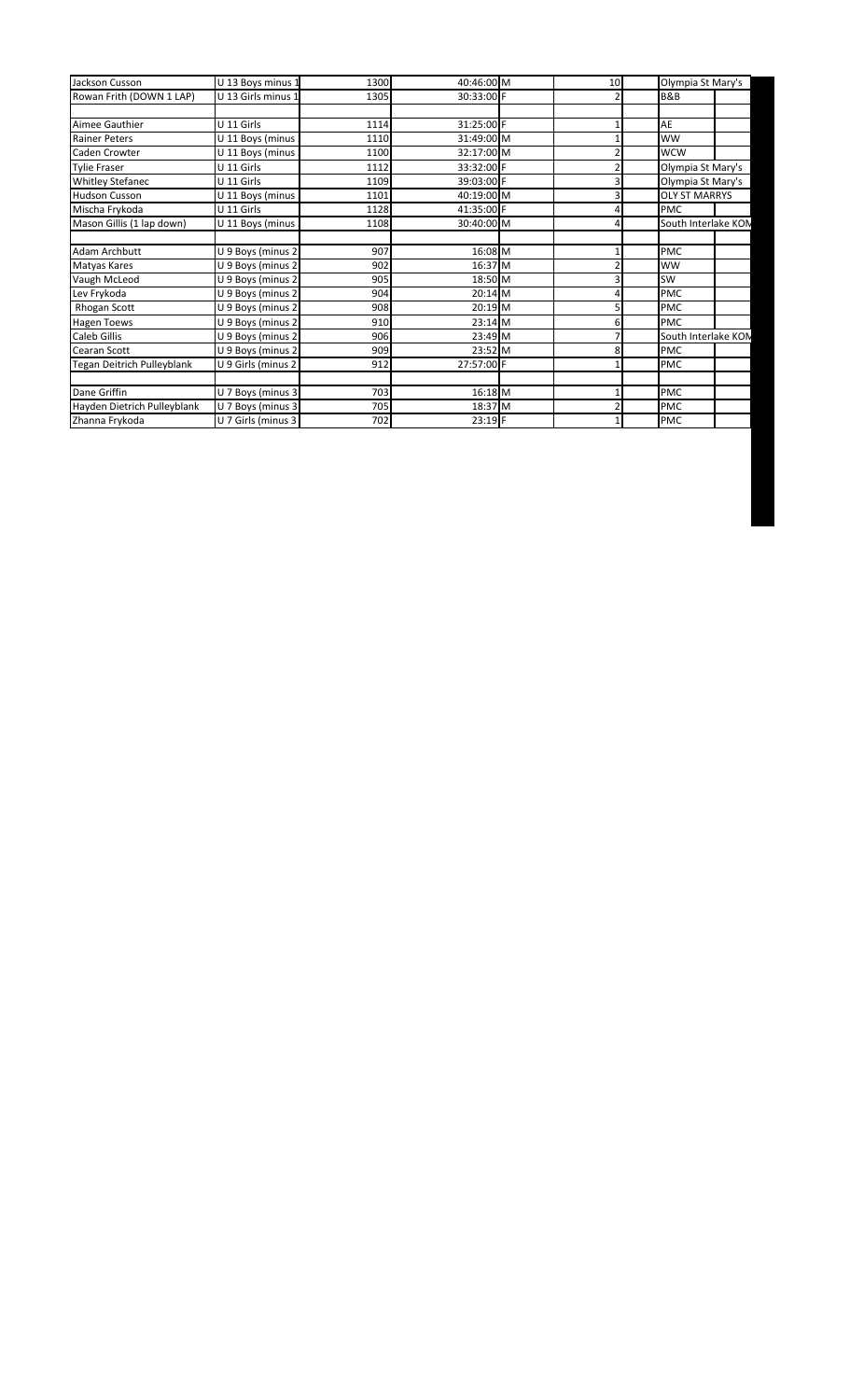## BRANDON HILLS RACE RESULTS MAY 7, 2017 PRESENTED BY Stream N Wood

GENDER AND CATRGORY BASED

| Name                              | Category            | Plate    | Time        | M/F | place                   | points | <b>CLUB</b>         |
|-----------------------------------|---------------------|----------|-------------|-----|-------------------------|--------|---------------------|
|                                   |                     |          |             |     |                         |        |                     |
|                                   |                     |          |             |     |                         |        |                     |
|                                   |                     |          |             |     |                         |        |                     |
|                                   |                     |          |             |     |                         |        |                     |
| Dane Griffin                      | U 7 Boys (minus 3   | 703      | 16:18 M     |     | 1                       |        | PMC                 |
| Hayden Dietrich Pulleyblank       | U 7 Boys (minus 3   | 705      | 18:37 M     |     | $\overline{2}$          |        | PMC                 |
|                                   |                     |          |             |     |                         |        |                     |
| Zhanna Frykoda                    | U 7 Girls (minus 3  | 702      | 23:19       |     | $\mathbf{1}$            |        | PMC                 |
|                                   |                     |          |             |     |                         |        |                     |
|                                   |                     |          |             |     |                         |        |                     |
|                                   |                     |          |             |     |                         |        |                     |
|                                   |                     |          |             |     |                         |        |                     |
| Adam Archbutt                     | U 9 Boys (minus 2   | 907      | 16:08 M     |     | 1                       |        | PMC                 |
| Matyas Kares                      | U 9 Boys (minus 2   | 902      | 16:37 M     |     | $\overline{2}$          |        | WW                  |
| Vaugh McLeod                      | U 9 Boys (minus 2   | 905      | 18:50 M     |     | 3                       |        | <b>SW</b>           |
| Lev Frykoda                       | U 9 Boys (minus 2   | 904      | 20:14 M     |     | 4                       |        | PMC                 |
| Rhogan Scott                      | U 9 Boys (minus 2   | 908      | 20:19 M     |     | 5                       |        | PMC                 |
|                                   |                     |          | 23:14 M     |     |                         |        |                     |
| <b>Hagen Toews</b>                | U 9 Boys (minus 2   | 910      |             |     | 6                       |        |                     |
| Caleb Gillis                      | U 9 Boys (minus 2   | 906      | 23:49 M     |     | 7                       |        | South Interlake     |
| Cearan Scott                      | U 9 Boys (minus 2   | 909      | 23:52 M     |     | 8                       |        | PMC                 |
|                                   |                     |          |             |     |                         |        |                     |
|                                   |                     |          |             |     |                         |        |                     |
| <b>Tegan Deitrich Pulleyblank</b> | U 9 Girls (minus 2  | 912      | 27:57:00 F  |     | $\mathbf 1$             |        | PMC                 |
|                                   |                     |          |             |     |                         |        |                     |
|                                   |                     |          |             |     |                         |        |                     |
|                                   |                     |          |             |     |                         |        |                     |
|                                   |                     |          |             |     |                         |        |                     |
|                                   |                     |          |             |     |                         |        |                     |
|                                   |                     |          |             |     |                         |        |                     |
|                                   |                     |          |             |     |                         |        |                     |
|                                   |                     |          |             |     |                         |        |                     |
| Name                              | Category            | Plate    | Time        | M/F | place                   | points |                     |
| <b>Rainer Peters</b>              | U 11 Boys (minus 3  | 1110     | 31:49:00 M  |     | 1                       |        | <b>WW</b>           |
|                                   |                     |          |             |     |                         |        |                     |
| Caden Crowter                     | U 11 Boys (minus    | 1100     | 32:17:00 M  |     | $\overline{2}$          |        | <b>WCW</b>          |
| Hudson Cusson                     | U 11 Boys (minus    | 1101     | 40:19:00 M  |     | 3                       |        | <b>OLY ST MARRY</b> |
| Mason Gillis (1 lap down)         | U 11 Boys (minus    | 1108     | 30:40:00 M  |     | 4                       |        | Soouth Interlal     |
|                                   |                     |          |             |     |                         |        |                     |
|                                   |                     |          |             |     |                         |        |                     |
| Aimee Gauthier                    | U 11 Girls          | 1114     | 31:25:00 F  |     | $\mathbf 1$             |        | AE                  |
| <b>Tylie Fraser</b>               | U 11 Girls          | 1112     | 33:32:00 F  |     | $\overline{2}$          |        | Olympia St Ma       |
|                                   |                     |          |             |     | 3                       |        |                     |
| <b>Whitley Stefanec</b>           | U 11 Girls          | 1109     | 39:03:00 F  |     |                         |        | Olympia St Ma       |
| Mischa Frykoda                    | U 11 Girls          | 1128     | 41:35:00 F  |     | 4                       |        | PMC                 |
|                                   |                     |          |             |     |                         |        |                     |
|                                   |                     |          |             |     |                         |        |                     |
| Aiden Gauthier                    | U 13 Boys minus 1   | 1303     | 29:02:00 M  |     | $\mathbf{1}$            |        | WW                  |
| <b>Ewan Dalling</b>               | U 13 Boys minus 1   | 1307     | 29:08:00 M  |     | $\overline{2}$          |        | AE                  |
| Lucas Thompson                    | U 13 Boys minus 1   | 1331     | 29:23:00 M  |     | $\overline{3}$          |        | Olympia St Ma       |
| Soren Weselake                    | U 13 Boys minus 1   | 1309     | 30:17:00 M  |     | $\overline{\mathbf{r}}$ |        | Olympia St Ma       |
|                                   |                     |          |             |     |                         |        |                     |
| Keelan Fraser                     | U 13 Boys minus 1   | 1311     | 30:19:00 M  |     | 5                       |        | Olympia St Ma       |
| Adam Smith                        | U 13 Boys minus 1   | 1310     | 32:26:00 M  |     | $6 \mid$                |        | Olympia St Ma       |
| <b>Blake Stefanec</b>             | U 13 Boys minus 1   | 1312     | 32:33:00 M  |     | $\overline{7}$          |        | CC                  |
| Loic Savard                       | U 13 Boys minus 1   | 1301     | 33:48:00 M  |     | 8                       |        | <b>B&amp;B</b>      |
| Alex Kares                        | U 13 Boys minus 1   | 1302     | 37:37:00 M  |     | $\overline{9}$          |        | <b>JYD</b>          |
| Jackson Cusson                    | U 13 Boys minus 1   | 1300     | 40:46:00 M  |     | 10                      |        | AE                  |
|                                   |                     |          |             |     |                         |        |                     |
|                                   |                     |          |             |     |                         |        |                     |
| Katherine Peters                  | U 13 Girls minus 1  | 1313     | 31:21:00 F  |     | $\mathbf 1$             |        | <b>WW</b>           |
| Rowan Frith (DOWN 1 LAP)          | U 13 Girls minus 1  | 1305     | 30:33:00 F  |     | $\overline{2}$          |        | B&B                 |
|                                   |                     |          |             |     |                         |        |                     |
|                                   |                     |          |             |     |                         |        |                     |
|                                   |                     |          |             |     |                         |        |                     |
|                                   |                     |          |             |     |                         |        |                     |
|                                   |                     |          |             |     |                         |        |                     |
|                                   |                     |          |             |     |                         |        |                     |
|                                   |                     |          |             |     |                         |        |                     |
|                                   |                     |          |             |     |                         |        |                     |
|                                   |                     |          |             |     |                         |        |                     |
|                                   |                     |          |             |     |                         |        |                     |
| Name                              | Category            | Plate    | Time        | M/F | place                   | points |                     |
| Torin Frith                       | U 17 Boys (minus 3  | 1705     | 58:20:00 M  |     | $\mathbf 1$             |        | Devo Mb             |
| Griffin Karman                    | U 17 Boys (minus 3  | 1704     | 1:11:04 M   |     | $\overline{2}$          |        | KOM                 |
|                                   |                     |          |             |     |                         |        |                     |
|                                   |                     |          | 1:30:18 F   |     | $\overline{2}$          |        | B&B                 |
| Charlotte Mahoney-Volk            | U 17 girls (minus 5 | 1701     |             |     |                         |        |                     |
| Zoe Penno                         | U 17 girls (minus 5 | 1709     | 1:03:28     |     | $\mathbf 1$             |        |                     |
|                                   |                     |          |             |     |                         |        |                     |
| <b>Tyler Seitz</b>                | U 15 Boys (minus 5  | 1501     | 1:04:23 M   |     | $\mathbf 1$             |        | AE                  |
| <b>Ty Andres</b>                  | U 15 Boys (minus 5  | 1504     | 1:04:58 M   |     | $\overline{2}$          |        | Devo MB             |
| Hamad Alabdoulsalam               | U 15 Boys (minus 5  | 1502     | $1:56:00$ M |     | 3                       |        | Devo MB             |
|                                   |                     | 1507 DNS |             |     |                         |        |                     |
| <b>Tyson Braun</b>                | U 15 Boys (minus 5  |          |             | M   |                         |        | ww                  |
|                                   |                     |          |             |     |                         |        |                     |
|                                   |                     |          |             |     |                         |        |                     |
|                                   |                     |          |             |     |                         |        |                     |
|                                   |                     |          |             |     |                         |        |                     |
|                                   |                     |          |             |     |                         |        |                     |
|                                   |                     |          |             |     |                         |        |                     |